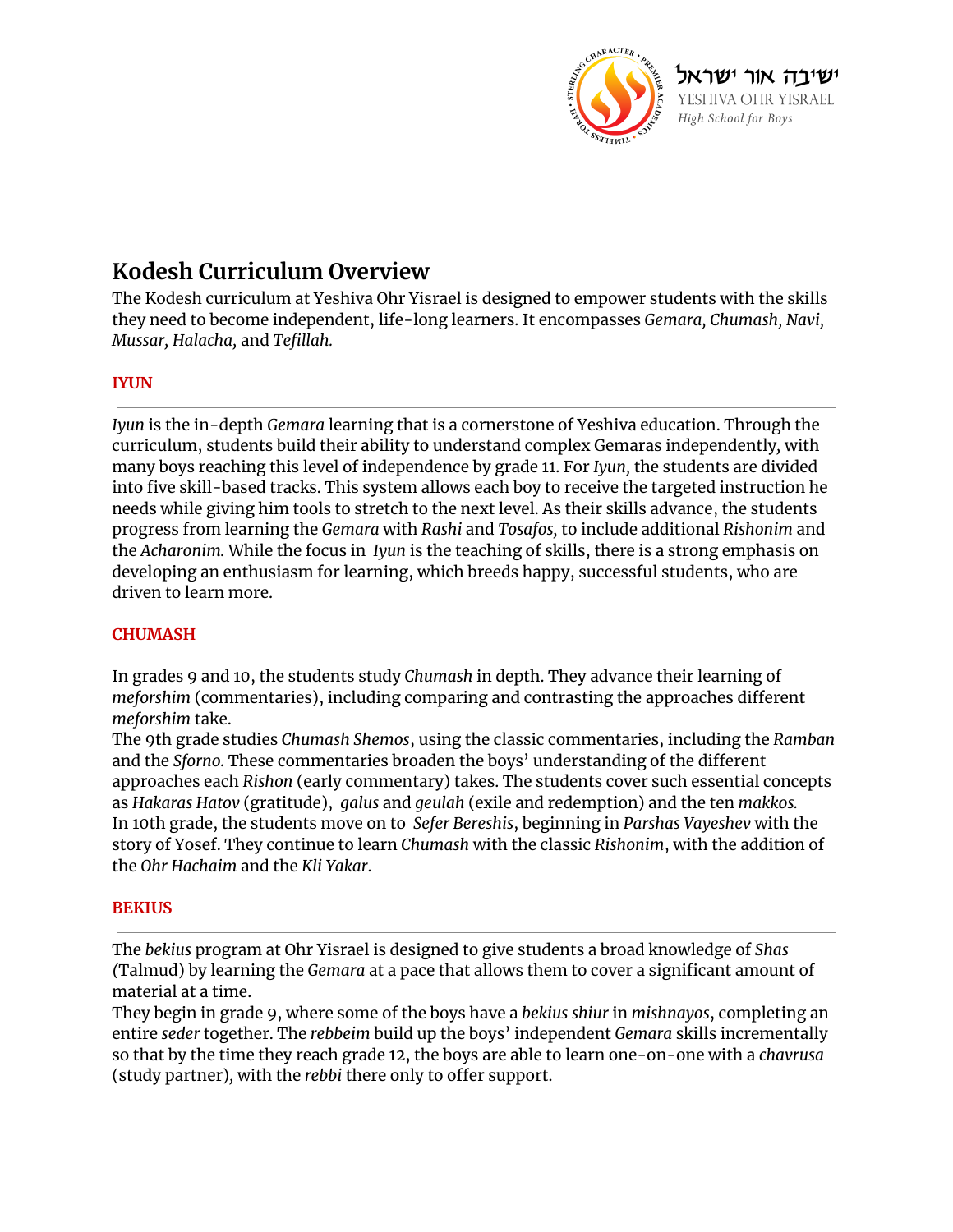

Through all the grades, *bekius* tests are given to assess students' knowledge and allow them the opportunity for review. This gives them an appreciation for all the material they have mastered. Boys are also given the opportunity to continue their studies independently, completing many *masechtas of Gemara.*

## **HALACHA**

*Halacha* at Ohr Yisrael is a four-year progression through the *Mishna Berura*. Upon graduation, the students will have completed five-sixths of the *sefer*. In addition to gaining halachic knowledge, the students are trained in independent study skills. Through testing, they learn to take notes and extract the important information needed to come to the final halacha on their own.

Grade 9 focuses on the first *chelek* (section), which discusses laws of daily living. In grade 10 they learn the *halachos* of *davening* and *brachos/birkas hamazon.* Grade 11 learns *hilchos* Shabbos (the laws of Sabbath), and in grade 12 they study the halachos of the many *Yomim Tovim* (Jewish holidays). The 12th-grade studies are done in conjunction with the Dirshu International daily *halacha* program, and the boys are tested through the Dirshu International network.

#### **MUSSAR**

Ohr Yisrael was founded on the teachings of Rabbi Yisrael Salanter, the founder of the *Mussar* movement. *Mussar,* the refinement of character and proper relationships, is a fundamental cornerstone of our yeshiva. There are daily *mussar sedarim,* where the *rebbeim* discuss proper character development and relationships.

### **HASHKAFA (Jewish Thought)**

In *hashkafa,* boys are encouraged to understand and internalize foundational Jewish philosophy. Grade 9 students study *pirkei avos* (ethics of our fathers) with the commentary of *Rabeinu Yonah.* In grade 10, the focus is on the concept of *bechira* (free will) and other topics selected by the students. The upper grades focus on a variety of topics relevant to their lives.

#### **NAVI**

The grade 9 students learn *Ezra and Nechemia,* which encompass the era of *Galus Bayis Rishon* (the first exile) and the building of the second *Bais Hamikdash.* They also study the weekly *Haftorah.* Navi study affords young men an appreciation for our rich Jewish history, as well as an overall understanding of the individual *neviim* and the times they lived in.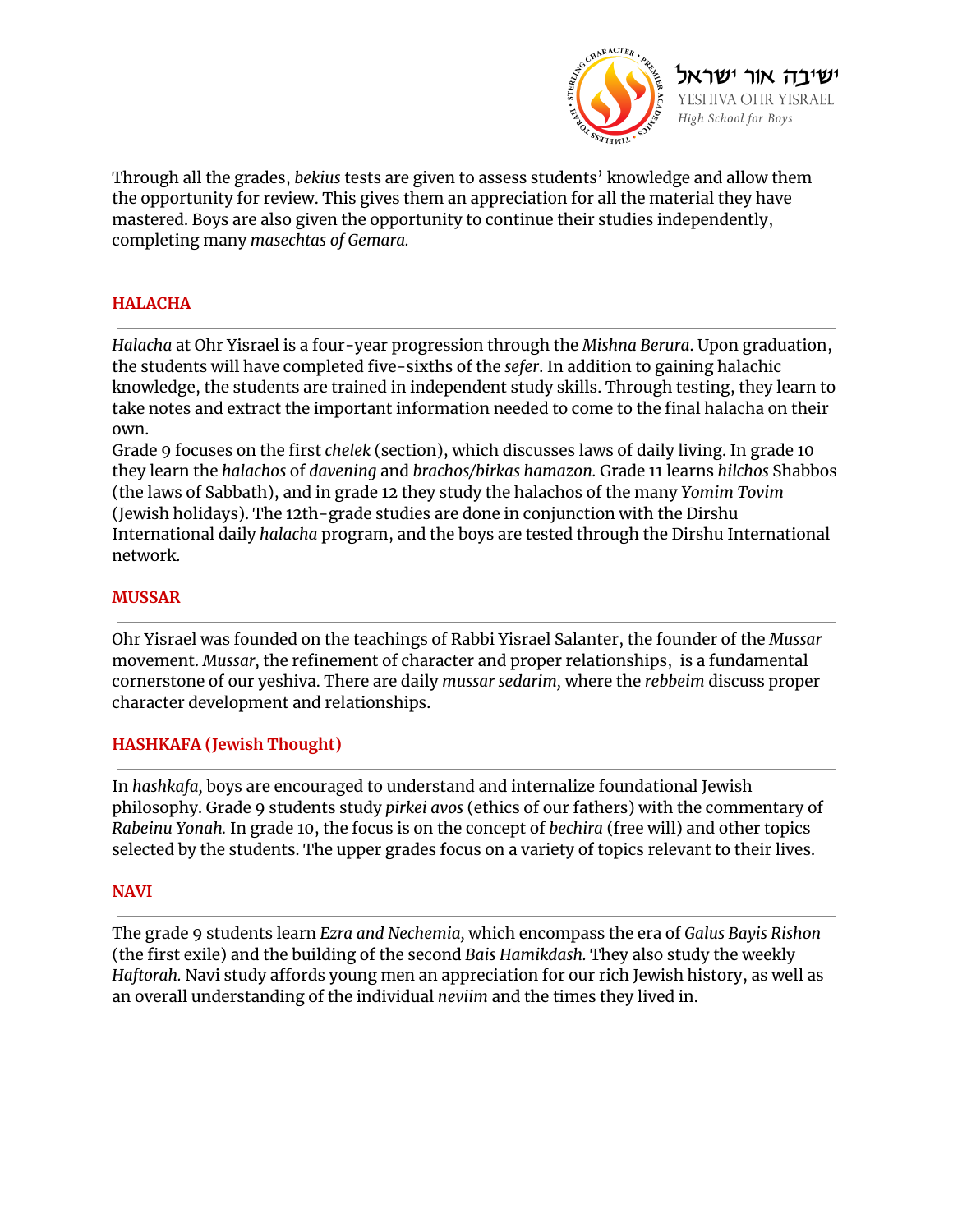

# **General Studies Curriculum Overview**

### **MATHEMATICS**

Yeshiva Ohr Yisrael's mathematics program is designed to accommodate a range of mathematical skills and backgrounds. The courses provide opportunities for students to work at a challenging level and cover the requirements necessary for success in college math and beyond. All students take four courses in Mathematics for graduation. Sequences vary according to the skill levels of incoming students. Freshmen begin with Algebra I/II or Algebra II/Pre-Calculus and then move on to Geometry. In Grades 11 and 12, students select courses including Pre-Calculus, Statistics, and AP Calculus.

### **ENGLISH**

Effective communication is essential for every aspect of life, and Yeshiva Ohr Yisrael's primary focus in the English department is to ensure mastery of English usage and communication skills for all of our students. Critical reading and writing are emphasized in each course. All students take four years of English for graduation. The Grade 9 English course is designed to give students a solid overview of the major genres in the study of English and to expose them to a sampling of excellent literature in each of the genres. During our time together the class will explore a great variety of material including novels, poems, videos, primary and secondary sources, and more.

The Grade 10 World Literature course involves a sampling of literature from around the world. In both Grades 9 and 10, students present their work projects to their class and receive feedback.

In Grades 11 and 12, the students work in American Literature and British Literature with a focus on extensive readings, analytical writing, grammar, reading comprehension, vocabulary, spelling, and writing. Additionally, 12th-grade students will also be challenged with essays from magazines such as The New Yorker. Additionally, there is a module on Effective Academic Writing with a focus on critical thinking, research, structure, language, and grammar.

### **SOCIAL STUDIES**

The Social Studies program is designed to provide students with a strong understanding and appreciation of their place in the world through the study of history. Writing and research skills are emphasized throughout the program. Students are expected to demonstrate their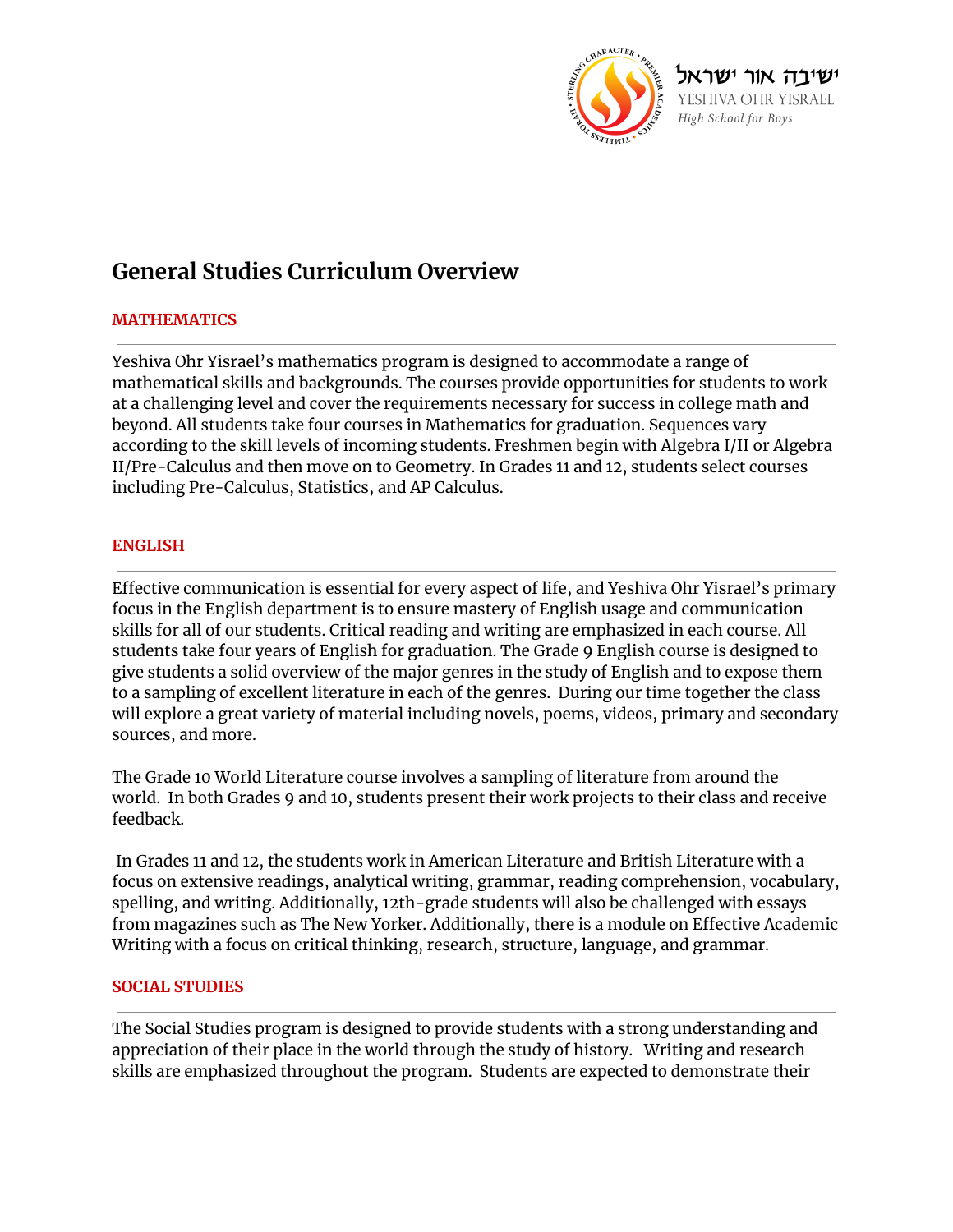

understanding of ideas and concepts and to think, speak, and write critically about them. All students take four years of Social Studies for graduation.

In Grades 9 and 10, students take Ancient History and World History. Ancient History covers the years 3,000 BCE –  $476$  CE, beginning with the ancient Mesopotamians and ending with the fall of the Western Roman Empire. Students look at the differences and similarities between modern peoples and ancient peoples and examine how ancient peoples have influenced the arc of history and have shaped who we are today. World History covers the years 476 CE – 1918 CE, beginning with the fall of the Western Roman Empire and ending with the Great War. Tapping into their knowledge of ancient history, students explore the making of our modern world and study the great variety of countries, leaders, cultures, and styles of government that have developed. In Grade 11, students take either AP United States History or regular US History. In Grade 12, students study Jewish History to provide a context for understanding Jewish culture and history. Additionally, students can choose from a variety of electives which include AP Microeconomics and AP Macroeconomics.

### **SCIENCE**

Yeshiva Ohr Yisrael educates students to achieve the literacy necessary for understanding science and technology. Our students need to comprehend the implications of technological advancements and be able to make informed choices about scientific matters that will affect their lives. All students take four years of science for graduation.

Freshmen commence their science studies with conceptual physics and then move on to chemistry and biology in their sophomore and junior year, respectively. Seniors have options including Topics in Biochemistry, AP Physics C: Mechanics, and AP Biology. All students take four years of science for graduation.

## **COMPUTER SCIENCE/BUSINESS STUDIES**

Yeshiva Ohr Yisrael considers a background in computer science and business as essential in the education of high school students. All students take four years in this discipline area. The sequence includes JavaScript to introduce students to coding and then proceeds to Python for a deeper understanding of computer coding. In Grade 11, students learn the basics of businesses. The capstone course in this area is Entrepreneurship in which students review successful companies and design a business that will then be reviewed and critiqued by their teacher and classmates.

The Business Studies course includes both a theoretical and pragmatic approach. The core areas include business and its environment, people in organizations, marketing, operations, and project management, finance and accounting, and strategic management. The case studies range from entrepreneurial businesses to multinational companies and illustrate key terms and concepts. The course includes a class trip to a local business; this enables the students to observe several layers of a company, e.g. production, warehousing, distribution, and marketing. For those students who are interested, there is the option to participate in an